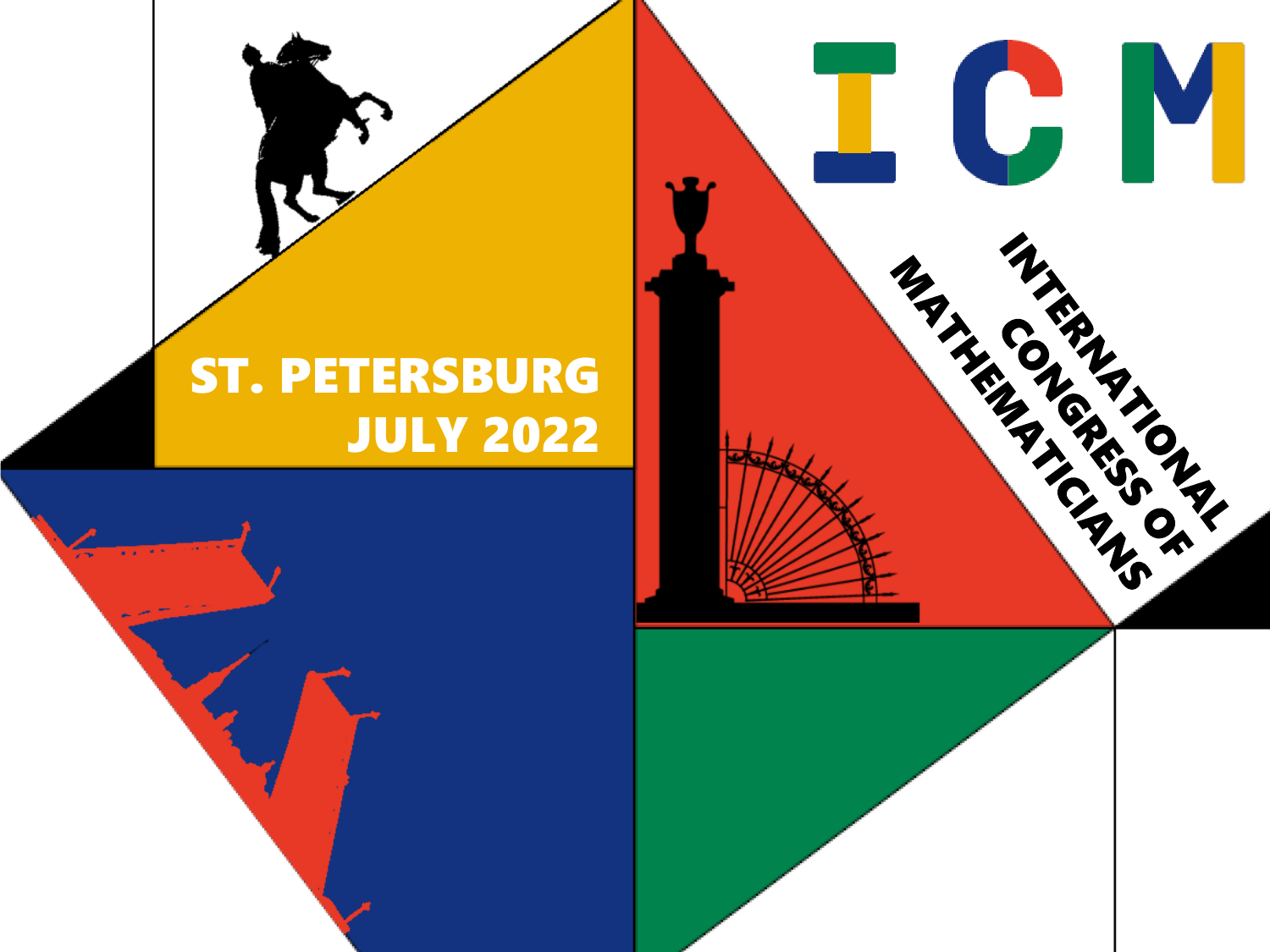Next ICM will take place in **July 2022** in **St. Petersburg**, a most beautiful city with a rich mathematical history. Often called Russia'**s**  "Window to Europe", it is a cultured and cosmopolitan city, which extends its warm hospitality to people from every corner of the world, regardless of their ethnic background, religious beliefs, sexual orientation, income level, customs, or traditions. In particular, all registered ICM participants will have a **visa-free** entry.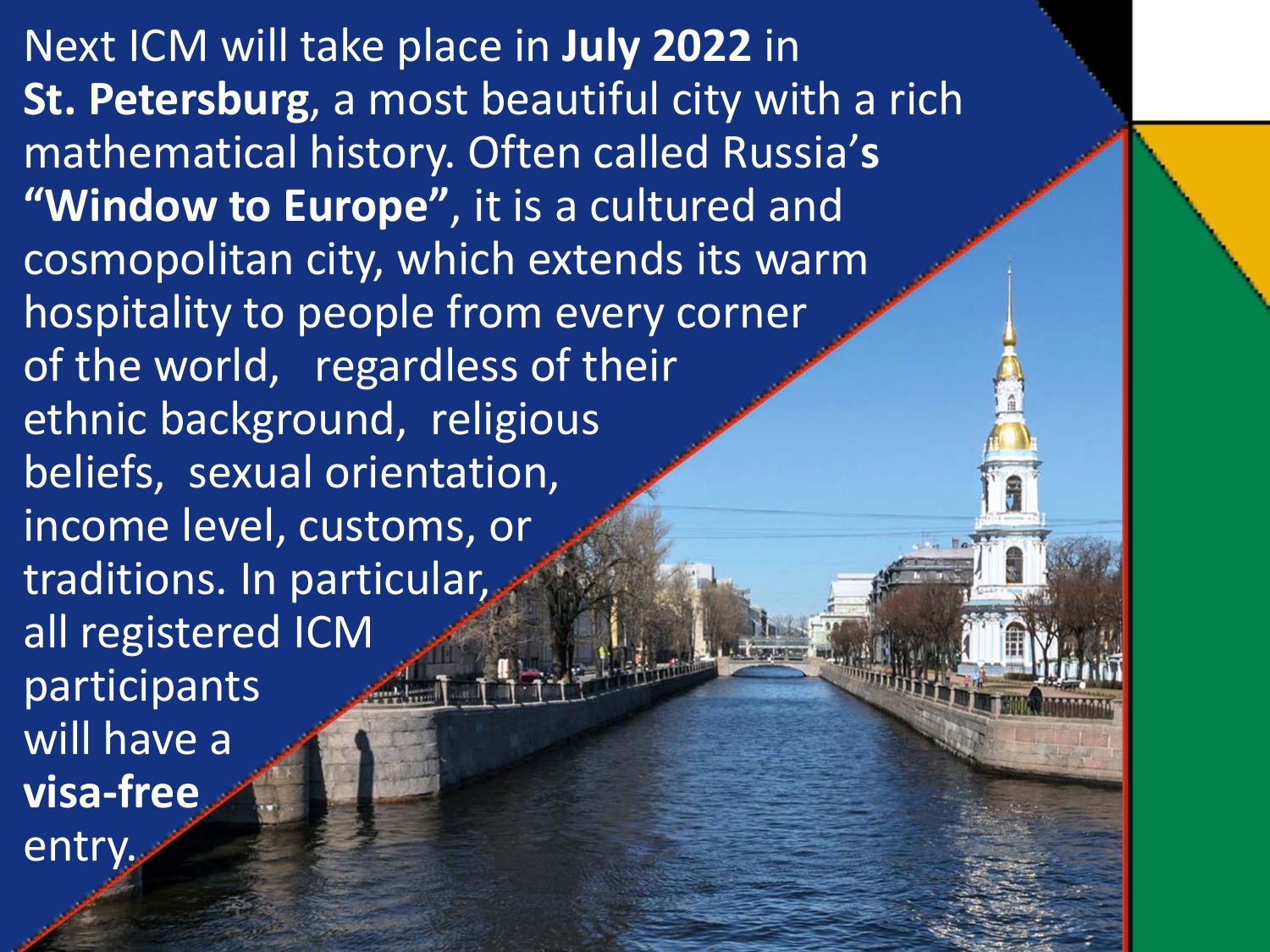Besides a call to attract up to **1000** colleagues from **developing countries**, we will put a special program in place to **attract 1300+ young** mathematicians from all over the world. We also plan for a large number of **satellite conferences** in Russia and neighboring countries, including schools aimed at junior participants. In this, we count on support And participation of the national mathematical societies and science foundations!